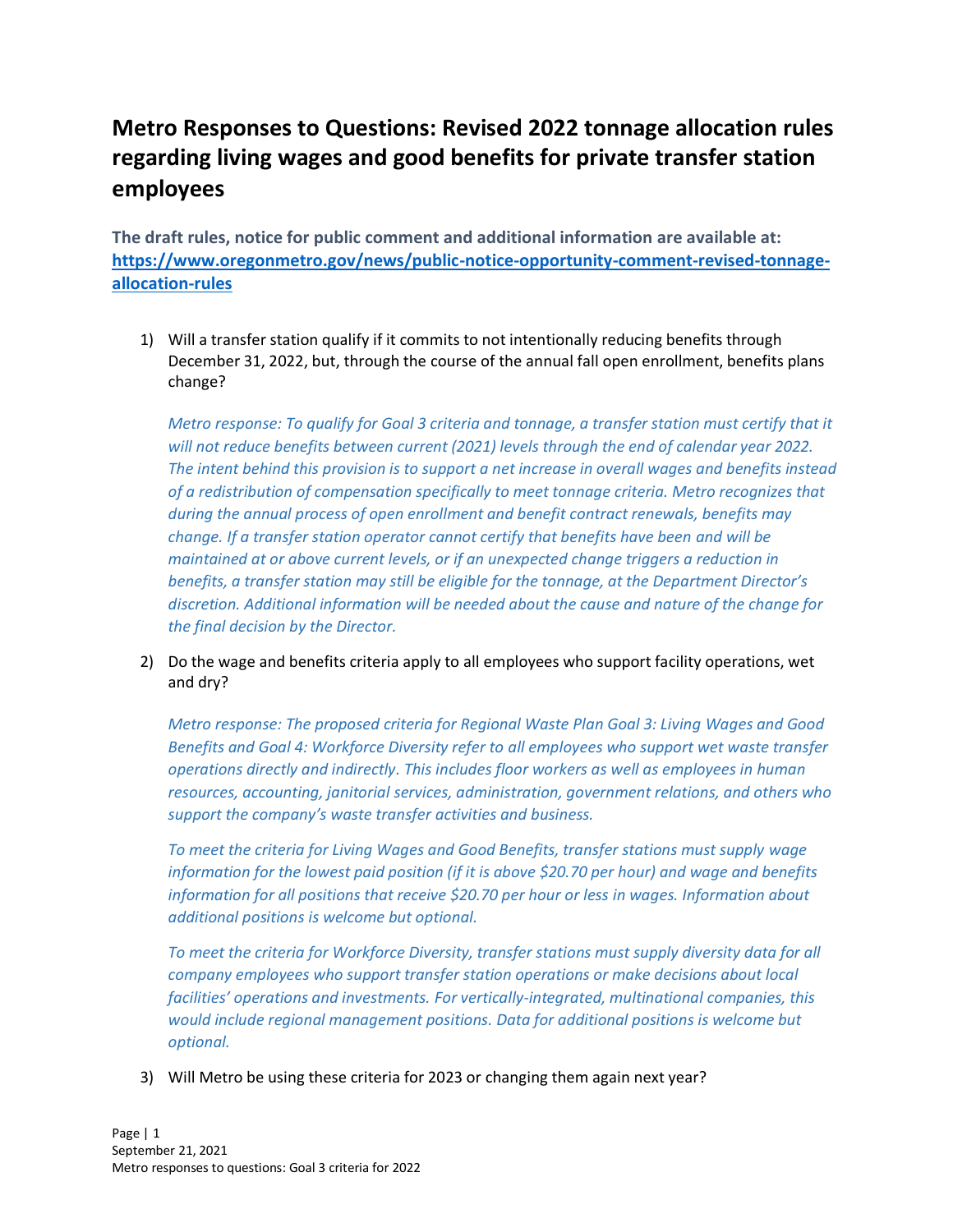*Metro response: These criteria are only for calendar year 2022 allocations at this time. Staff expect that many criteria will remain the same for 2023. Staff recognize that this project must strive toward stability and 2- or 3-year cycles while achieving progress toward the RWP goals. Staff plan to engage with Metro leadership during this winter to discuss pacing.*

4) What are the citations/references to support the \$17.50/hour minimum?

## *Metro response:*

*A. The Living Wage Calculator is a project maintained by MIT that provides estimates of the hourly wages different households must earn to cover basic expenses such as food, childcare, health, housing, transportation and taxes. For 2021 (as of July 12, 2021), the living wage estimates for the Portland-Vancouver-Hillsboro, Oregon metropolitan area range from \$13.84 per hour per adult for a household in which both adults work full-time with no children (40 hours per week), to \$57.35 per hour per adult for a household with one adult working full-time and 3 children. The second lowest wage in the living wage estimates is \$18.72 per hour, for a one-adult household with no children. \$17.50 per hour represents an amount between the lowest two living wage estimates for different family configurations and is therefore reasonable to achieve, while it makes only modest advancement toward the goal of a true living wage.*

| <b>MIT Living Wage estimates, 2021 (excerpt)</b> |         |  |
|--------------------------------------------------|---------|--|
| 2 full-time working adults, 0 children           | \$13.84 |  |
| 1 full-time working adult, 0 children            | \$18.72 |  |
| $2$ full-time working adults, 1 child            | \$19.22 |  |
| 1 full-time working adult, 1 child               | \$35.28 |  |
| 1 full-time working adult, 3 children            | \$57.35 |  |

*B. Prevailing wage rates are the amounts that must be paid to construction workers on all public works projects in Oregon. These rates include fringe benefit wages to encourage employers to purchase health insurance and other benefits for their workers. The Oregon Bureau of Labor Industries (BOLI) annually publishes a Prevailing Wage Rates for Public Contracts book with the base wage and fringe benefit rates that must be paid to workers in over 65 construction occupations. The following list includes the base wage and fringe benefits rates (as of July 1, 2021 for the Metro region) for a mix of the lowest paid positions and positions that are related to some of the lowest paid solid waste occupations, such as sorters, general laborers, and spotters. \$17.50 per hour is below the lowest base prevailing wage.*

| <b>Occupation</b>                    | <b>Base wage</b> | <b>Fringe rate</b> |
|--------------------------------------|------------------|--------------------|
|                                      | (5 per hour)     | (5 per hour)       |
| <b>Line Constructor Group 7</b>      | \$18.68          | \$11.22            |
| Landscape Laborer/Technician         | \$19.92          | \$4.96             |
| Hazardous Materials Handler/Mechanic | \$21.83          | \$9.48             |
| Painter                              | \$24.06          | \$8.78             |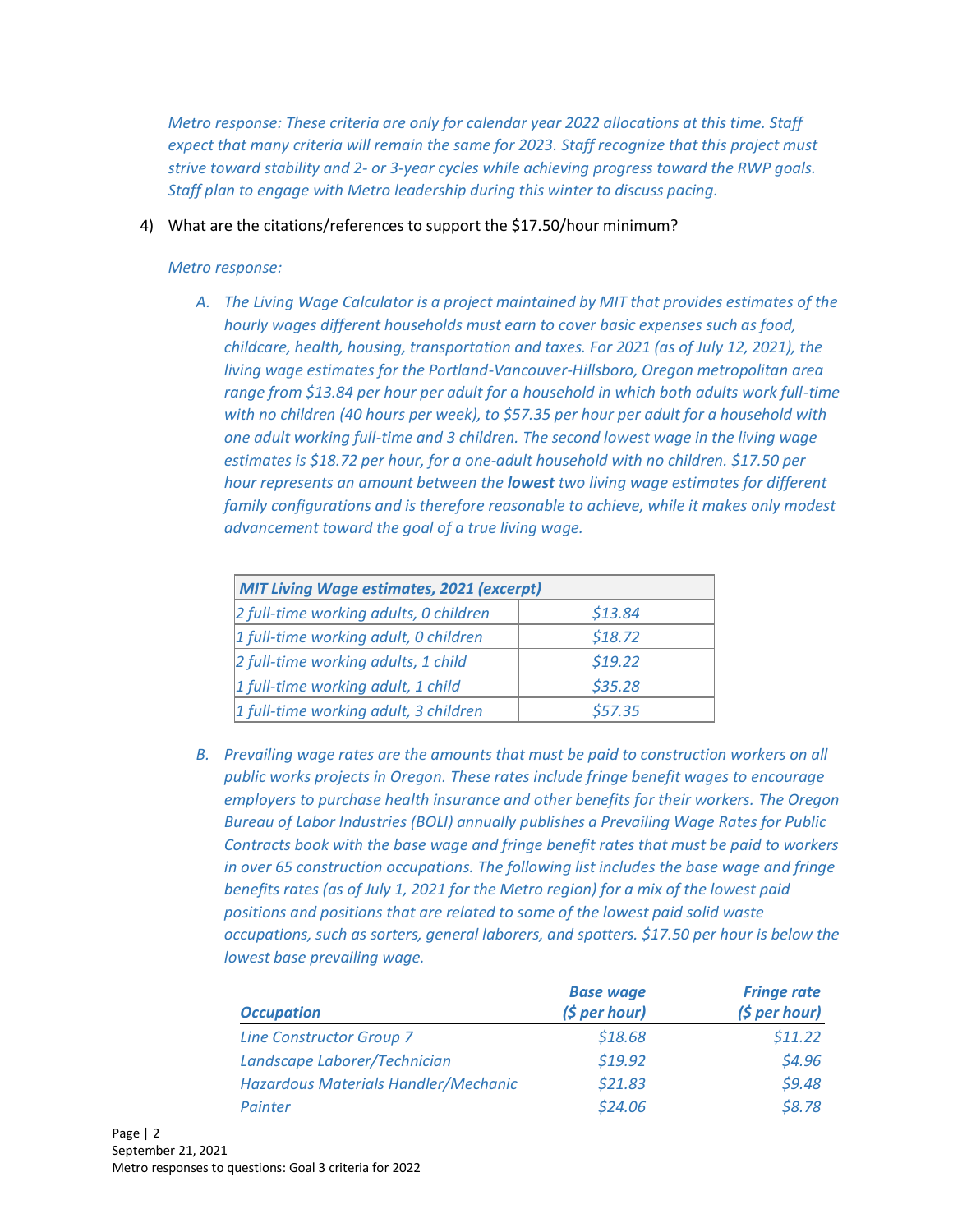| <b>Fence Constructor (Non-metal)</b> | \$28.29 | \$11.07 |
|--------------------------------------|---------|---------|
| <b>Laborer Group 1</b>               | \$33.48 | \$16.05 |
| Laborer Group 2                      | \$34.71 | \$16.05 |
| Laborer Group 3                      | \$29.04 | \$16.05 |

- *C. ZipRecruiter's estimate of a "decent salary" for Oregon (i.e., the average for the state as a whole, not just the Portland metropolitan area) as of July 2, 2021 is \$22.89 per hour.*
- *D. Voters in Corvallis, Oregon, passed a living wage ordinance in November, 1999, which was set at\$13.81 per hour as of July 1, 2021. Adjusting for cost of living differences using MIT Living Wage Calculator data, the Corvallis current living wage is equivalent to \$18.72 per hour for the Portland metropolitan area.*
- *E. Additional living wage ordinances and policies are generally at or above \$17.50 per hour in urban areas. San Jose's living wage policy was originally passed by City Council in November 1998. As of July 1, 2021, the San Jose living wage minimum is set at \$24.07 per hour if health benefits are offered, or \$25.31 per hour if health benefits are not offered.*
- 5) What's WPES' intent in defining a living wage for other RWP actions and policies for Goal 3?

*Metro response: Metro is not defining or establishing a standard for living wage through the tonnage allocation criteria for Goal 3. As described in the previous answer, an hourly wage of \$17.50 is lower than regionally relevant standards used for "decent salaries," "prevailing wages", and "living wages." The Goal 3 criteria advance the goal of a living wage but do not define the goal or ensure that the goal is met.*

6) Why is Metro using \$3.20 as the minimum hourly value for employer-paid medical benefits?

*Metro response: The medical benefit amount of \$3.20 per hour falls within the regional and national range of employer contributions toward health insurance premiums for single coverage. The 2020 Kaiser Family Foundation's annual survey of employer health benefits survey found the national average to be \$2.99 per hour, while the average for the West region was \$3.35 per hour. This figure of \$3.20 per hour also represents the minimum value of the medical benefits packages offered to the lowest paid employees at Metro transfer stations, who are employees of Metro's transfer station operations contractor, Recology.*

7) Can transfer stations include the value of bonuses in the hourly wage calculation?

*Metro response: To qualify for the Goal 3 criteria, transfer station employees must receive at least \$17.50 per hour with qualifying medical benefits, or \$20.70 per hour if medical benefit criteria are not met. Year-end bonus compensation that is not guaranteed or based on hours worked is variable, less accessible to lowest paid workers, and not reliable for employees whose employment ends before the bonus distribution. For these reasons, bonuses are not sufficient to meet the criteria for advancing living wages and good benefits.*